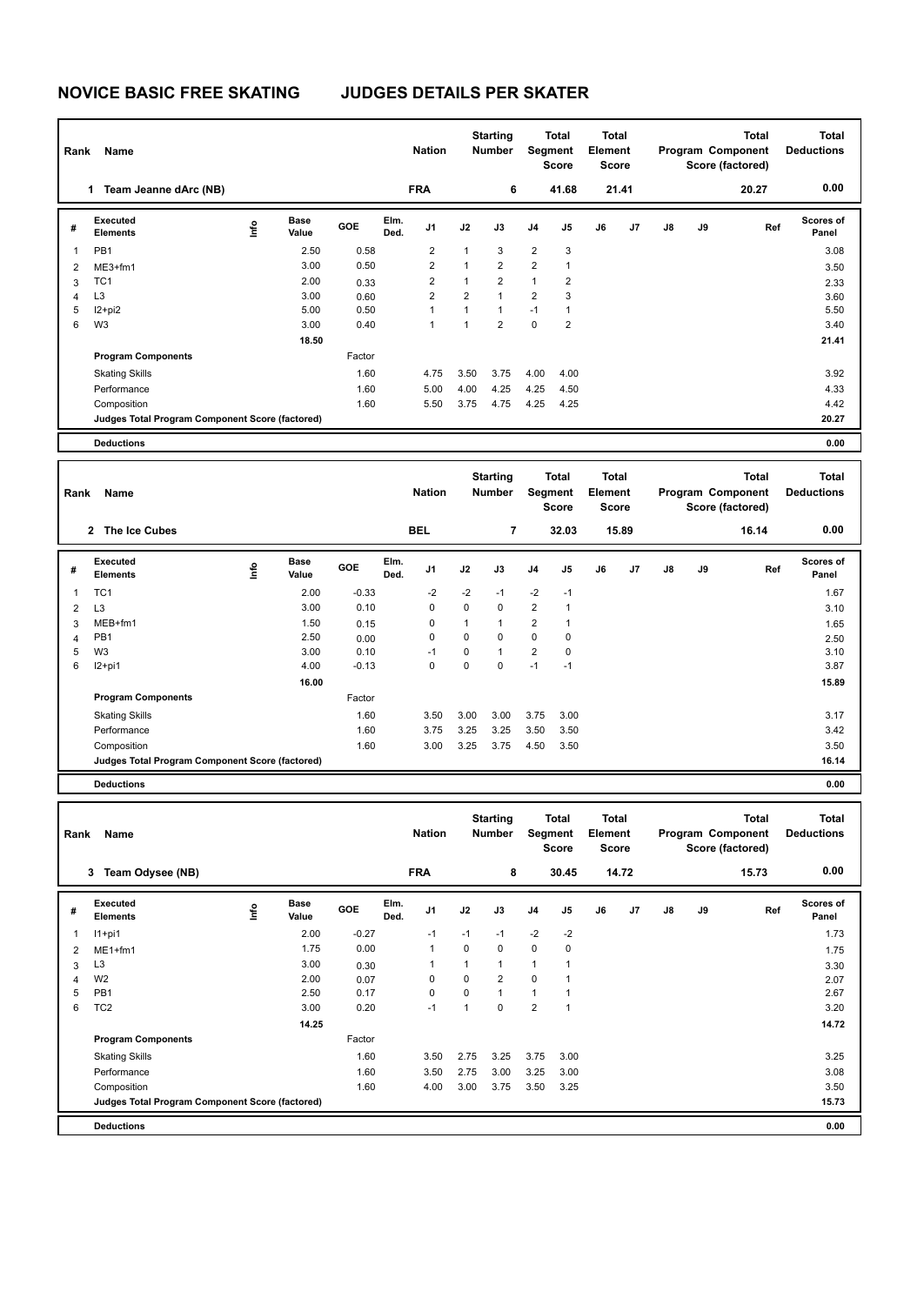## **NOVICE BASIC FREE SKATING JUDGES DETAILS PER SKATER**

| Rank           | <b>Name</b>                                     |   |                      |         |              | <b>Nation</b>           |      | <b>Starting</b><br><b>Number</b> |                | <b>Total</b><br>Segment<br><b>Score</b>        | <b>Total</b><br>Element<br>Score        |       |               |    | <b>Total</b><br>Program Component<br>Score (factored) | <b>Total</b><br><b>Deductions</b> |
|----------------|-------------------------------------------------|---|----------------------|---------|--------------|-------------------------|------|----------------------------------|----------------|------------------------------------------------|-----------------------------------------|-------|---------------|----|-------------------------------------------------------|-----------------------------------|
|                | 4 Axel Ice                                      |   |                      |         |              | <b>FRA</b>              |      | 4                                |                | 29.99                                          |                                         | 15.72 |               |    | 14.27                                                 | 0.00                              |
| #              | Executed<br><b>Elements</b>                     | ۴ | <b>Base</b><br>Value | GOE     | Elm.<br>Ded. | J <sub>1</sub>          | J2   | J3                               | J <sub>4</sub> | J5                                             | J6                                      | J7    | $\mathsf{J}8$ | J9 | Ref                                                   | <b>Scores of</b><br>Panel         |
| $\mathbf 1$    | $12+pi1$                                        |   | 4.00                 | $-0.13$ |              | $\Omega$                | $-1$ | 0                                | $\mathbf{1}$   | $-2$                                           |                                         |       |               |    |                                                       | 3.87                              |
| $\overline{2}$ | MEB+fmB                                         |   | 0.75                 | 0.03    |              | 1                       | 0    | $\Omega$                         | $\mathbf{1}$   | $-1$                                           |                                         |       |               |    |                                                       | 0.78                              |
| 3              | TC <sub>1</sub>                                 |   | 2.00                 | 0.27    |              | 1                       | 0    | $\overline{2}$                   | $\overline{2}$ | 1                                              |                                         |       |               |    |                                                       | 2.27                              |
| 4              | L <sub>3</sub>                                  |   | 3.00                 | 0.20    |              | $\overline{\mathbf{c}}$ | 0    | $\mathbf 0$                      | $\overline{2}$ | 0                                              |                                         |       |               |    |                                                       | 3.20                              |
| 5              | W <sub>3</sub>                                  |   | 3.00                 | 0.10    |              | $\Omega$                | 0    | $\mathbf{1}$                     | $\mathbf{1}$   | 0                                              |                                         |       |               |    |                                                       | 3.10                              |
| 6              | PB <sub>1</sub>                                 |   | 2.50                 | 0.00    |              | $-1$                    | 0    | $\mathbf 0$                      | $\overline{2}$ | $\mathbf 0$                                    |                                         |       |               |    |                                                       | 2.50                              |
|                |                                                 |   | 15.25                |         |              |                         |      |                                  |                |                                                |                                         |       |               |    |                                                       | 15.72                             |
|                | <b>Program Components</b>                       |   |                      | Factor  |              |                         |      |                                  |                |                                                |                                         |       |               |    |                                                       |                                   |
|                | <b>Skating Skills</b>                           |   |                      | 1.60    |              | 3.00                    | 2.50 | 3.25                             | 3.25           | 2.50                                           |                                         |       |               |    |                                                       | 2.92                              |
|                | Performance                                     |   |                      | 1.60    |              | 3.25                    | 2.25 | 2.75                             | 3.50           | 2.50                                           |                                         |       |               |    |                                                       | 2.83                              |
|                | Composition                                     |   |                      | 1.60    |              | 3.75                    | 2.25 | 3.75                             | 3.50           | 2.25                                           |                                         |       |               |    |                                                       | 3.17                              |
|                | Judges Total Program Component Score (factored) |   |                      |         |              |                         |      |                                  |                |                                                |                                         |       |               |    |                                                       | 14.27                             |
|                | <b>Deductions</b>                               |   |                      |         |              |                         |      |                                  |                |                                                |                                         |       |               |    |                                                       | 0.00                              |
|                |                                                 |   |                      |         |              |                         |      |                                  |                |                                                |                                         |       |               |    |                                                       |                                   |
| Rank           | <b>Name</b>                                     |   |                      |         |              | <b>Nation</b>           |      | <b>Starting</b><br><b>Number</b> |                | <b>Total</b><br><b>Segment</b><br><b>Score</b> | <b>Total</b><br>Element<br><b>Score</b> |       |               |    | <b>Total</b><br>Program Component<br>Score (factored) | <b>Total</b><br><b>Deductions</b> |
|                | Flammes (NB)<br>5                               |   |                      |         |              | <b>FRA</b>              |      | 5                                |                | 28.11                                          |                                         | 14.48 |               |    | 14.13                                                 | $-0.50$                           |
| #              | Executed<br><b>Elements</b>                     | ۴ | <b>Base</b><br>Value | GOE     | Elm.<br>Ded. | J <sub>1</sub>          | J2   | J3                               | J <sub>4</sub> | J5                                             | J6                                      | J7    | $\mathsf{J}8$ | J9 | Ref                                                   | <b>Scores of</b><br>Panel         |
| $\overline{1}$ | $ME2+fm1$                                       |   | 2.00                 | $-0.07$ |              | $-1$                    | 0    | $\mathbf 0$                      | $\mathbf{1}$   | $-1$                                           |                                         |       |               |    |                                                       | 1.93                              |
| 2              | W <sub>3</sub>                                  |   | 3.00                 | 0.20    |              | $\mathbf{1}$            | 0    | $\mathbf{1}$                     | $-1$           | 1                                              |                                         |       |               |    |                                                       | 3.20                              |

|    | <b>Deductions</b>                               | Falls:    | $-0.50$ |      |      |          |                          |      | $-0.50$ |
|----|-------------------------------------------------|-----------|---------|------|------|----------|--------------------------|------|---------|
|    | Judges Total Program Component Score (factored) |           |         |      |      |          |                          |      | 14.13   |
|    | Composition                                     |           | 1.60    | 3.25 | 2.25 | 3.75     | 3.00                     | 3.00 | 3.08    |
|    | Performance                                     |           | 1.60    | 2.75 | 2.00 | 3.25     | 3.00                     | 3.00 | 2.92    |
|    | <b>Skating Skills</b>                           |           | 1.60    | 2.75 | 2.25 | 3.00     | 3.25                     | 2.75 | 2.83    |
|    | <b>Program Components</b>                       |           | Factor  |      |      |          |                          |      |         |
|    |                                                 | 15.50     |         |      |      |          |                          |      | 14.48   |
| 6  | L <sub>3</sub>                                  | 3.00      | 0.00    |      | 0    | $\Omega$ | $-1$                     | 0    | 3.00    |
| 5. | <b>TCB</b>                                      | 1.00      | 0.10    | 0    | 1    |          |                          |      | 1.10    |
| 4  | $12+pi1$                                        | F<br>4.00 | $-1.33$ | $-4$ | $-3$ | $-2$     | -3                       | $-5$ | 2.67    |
| 3  | PB <sub>1</sub>                                 | 2.50      | 0.08    |      | $-1$ |          |                          | $-1$ | 2.58    |
| 2  | W <sub>3</sub>                                  | 3.00      | 0.20    |      | 0    |          | $\overline{\phantom{a}}$ |      | 3.20    |

F Fall

| Rank                    | Name                                            |   |                      |            |              | <b>Nation</b>  |      | <b>Starting</b><br><b>Number</b> | Segment        | Total<br><b>Score</b> | Total<br>Element<br><b>Score</b> |                |               |    | <b>Total</b><br>Program Component<br>Score (factored) | Total<br><b>Deductions</b> |
|-------------------------|-------------------------------------------------|---|----------------------|------------|--------------|----------------|------|----------------------------------|----------------|-----------------------|----------------------------------|----------------|---------------|----|-------------------------------------------------------|----------------------------|
|                         | 6 Z'Excentrik                                   |   |                      |            |              | <b>FRA</b>     |      | 1                                |                | 26.35                 |                                  | 13.12          |               |    | 13.73                                                 | $-0.50$                    |
| #                       | Executed<br><b>Elements</b>                     | ۴ | <b>Base</b><br>Value | <b>GOE</b> | Elm.<br>Ded. | J <sub>1</sub> | J2   | J3                               | J <sub>4</sub> | J <sub>5</sub>        | J6                               | J <sub>7</sub> | $\mathsf{J}8$ | J9 | Ref                                                   | Scores of<br>Panel         |
| $\overline{\mathbf{1}}$ | $ME1+fm1$                                       |   | 1.75                 | 0.12       |              | $\overline{1}$ | 0    | 0                                | $\overline{2}$ | 1                     |                                  |                |               |    |                                                       | 1.87                       |
| 2                       | $11+pi1$                                        | F | 2.00                 | $-0.47$    |              | $-3$           | $-3$ | $-2$                             | $-2$           | $-2$                  |                                  |                |               |    |                                                       | 1.53                       |
| 3                       | TC <sub>1</sub>                                 |   | 2.00                 | $-0.20$    |              | -1             | $-1$ | $-1$                             | $-1$           | 0                     |                                  |                |               |    |                                                       | 1.80                       |
| 4                       | L3                                              |   | 3.00                 | 0.00       |              | 0              | 1    | $-1$                             | $\mathbf{1}$   | $-1$                  |                                  |                |               |    |                                                       | 3.00                       |
| 5                       | PB <sub>1</sub>                                 |   | 2.50                 | $-0.08$    |              | $-1$           | $-2$ | 0                                | $\Omega$       | $\mathbf{1}$          |                                  |                |               |    |                                                       | 2.42                       |
| 6                       | W <sub>3</sub>                                  |   | 3.00                 | $-0.50$    |              | $-2$           | $-2$ | $-1$                             | $-2$           | $-1$                  |                                  |                |               |    |                                                       | 2.50                       |
|                         |                                                 |   | 14.25                |            |              |                |      |                                  |                |                       |                                  |                |               |    |                                                       | 13.12                      |
|                         | <b>Program Components</b>                       |   |                      | Factor     |              |                |      |                                  |                |                       |                                  |                |               |    |                                                       |                            |
|                         | <b>Skating Skills</b>                           |   |                      | 1.60       |              | 2.75           | 3.00 | 2.75                             | 2.50           | 3.00                  |                                  |                |               |    |                                                       | 2.83                       |
|                         | Performance                                     |   |                      | 1.60       |              | 2.50           | 2.50 | 2.75                             | 2.00           | 2.75                  |                                  |                |               |    |                                                       | 2.58                       |
|                         | Composition                                     |   |                      | 1.60       |              | 3.00           | 3.25 | 3.50                             | 2.25           | 3.25                  |                                  |                |               |    |                                                       | 3.17                       |
|                         | Judges Total Program Component Score (factored) |   |                      |            |              |                |      |                                  |                |                       |                                  |                |               |    |                                                       | 13.73                      |
|                         | <b>Deductions</b>                               |   | Falls:               | $-0.50$    |              |                |      |                                  |                |                       |                                  |                |               |    |                                                       | $-0.50$                    |